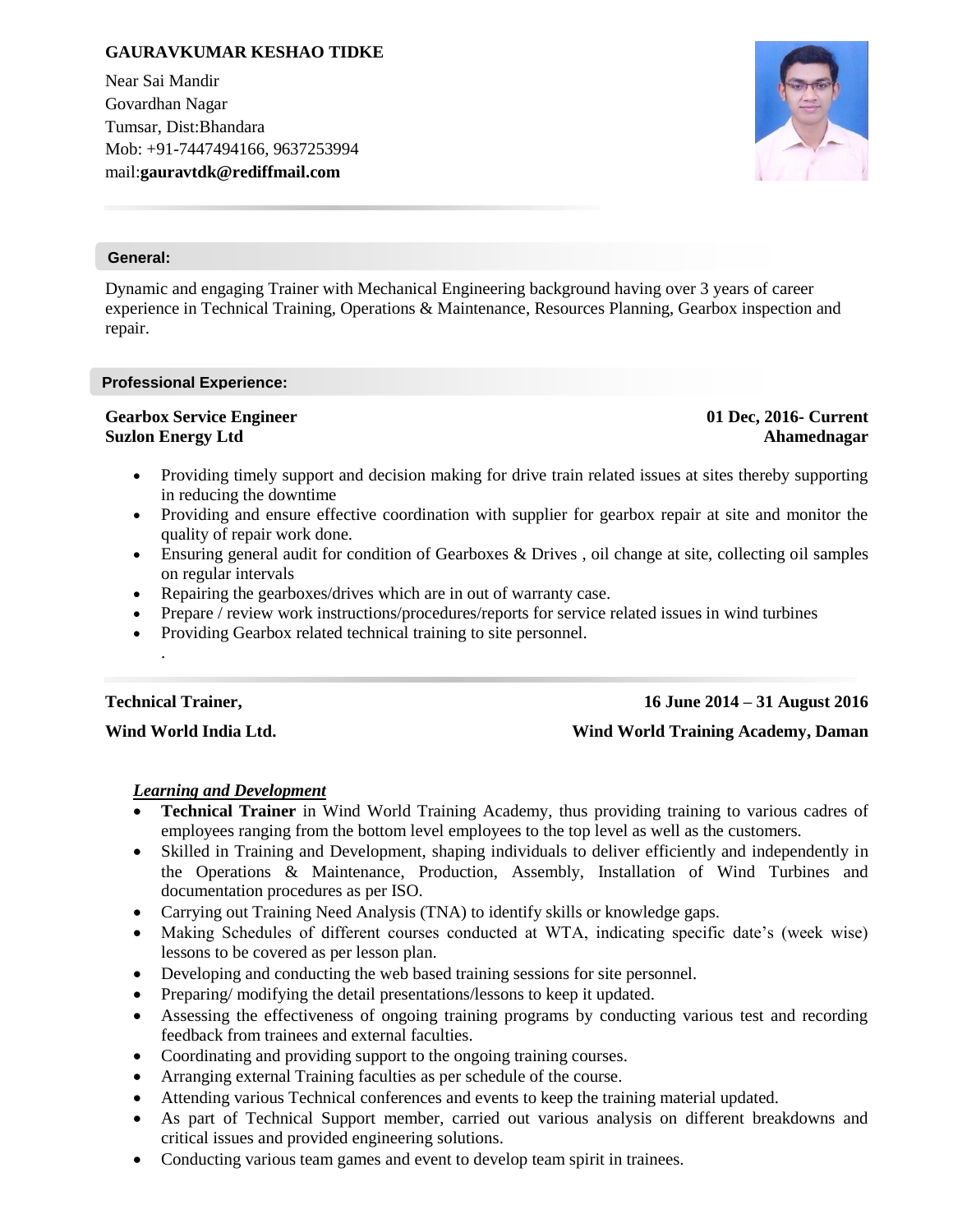# *Operations and Maintenance*

- Responsible for providing technical support of wind turbine operations at facilities at Nasik, Maharashtra.
- Troubleshoot and repair of hydraulic systems, Gear boxes and malfunctions in lubrication Systems, Bearings, etc.
- Preparing and executing preventive maintenance schedule at site.
- Managing mechanical team of 15 members at site for operations and maintenance.
- Identified WTGs before complete bearing failure & rectified by on-top replacement.
- SHE (Safety Health & Environment) representative of Nasik site thus looking after activities related to Safety.
- Application and maintenance of site store with 5S method.

# **Achievements:**

- **Training on Mechanical Assembly** Developed a training module for Mechanical Assembly for the incomers.
- **Centralized Lubrication System Test Jig** Designed and implemented a test jig for training of Centralized Lubrication System used in Wind Turbines to enhance the technical skill for troubleshooting and maintenance.

#### **Educational Details:**

- **1. Bachelor of Engineering (Mechanical)** from BDCE, Sevagram in 2014 (Aggregate: 70.95%)
- **2. School Certificate Examination** from CBSE board in 2010. (86.4%)
- **3. Secondary School Examination** from CBSE board in 2008. (88.4%)

# **Projects & Seminar**

| SN. | Title                                                                       | Year    |
|-----|-----------------------------------------------------------------------------|---------|
| .,  | Bounding of Training Handouts at WTA(Six Sigma White Belt Project)          | 2015-16 |
| 2.  | Design & Fabrication of Mini Semi-Mechanized Sugarcane Cutting Machine      | 2013-14 |
| 3.  | Presented a paper on "Rheological Magnetic Fluid Damper" at JDIET, Yawatmal | 2013    |
| 4.  | Agricultural Pipe Folding Machine (Mini - Project)                          | 2012    |

#### Have received "**Student of the Year-2014"** award at BDCE, Sewagram. **Accolades**

- Have received **'LANCO Merit Scholarship'** for academics in the year 2011.
- Have received **'Topper's Award'**
	- 3<sup>rd</sup> BE I Year
	- $2<sup>nd</sup>$  III semester
	- Topper in IV semester
- Won 2nd prize in **'Brain-Tease'**, Genesis 2011 at BDCE, Sevagram.
- Won 1st prize in **'Brain-Tease'**, Genesis 2010 at BDCE, Sevagram.
- Awarded with **'Rajyapuraskar'** by The Bharat Scouts and Guides.
- Secured 2nd position in **"Discus throw"** (U-19) at Regional Athletics Sports Meet 2008, JNV Rajkot (GJ).
- Secured 1 st position in **"Discus throw"** (U-19) at Cluster Athletics Sports Meet 2007, JNV Gondia (MS).